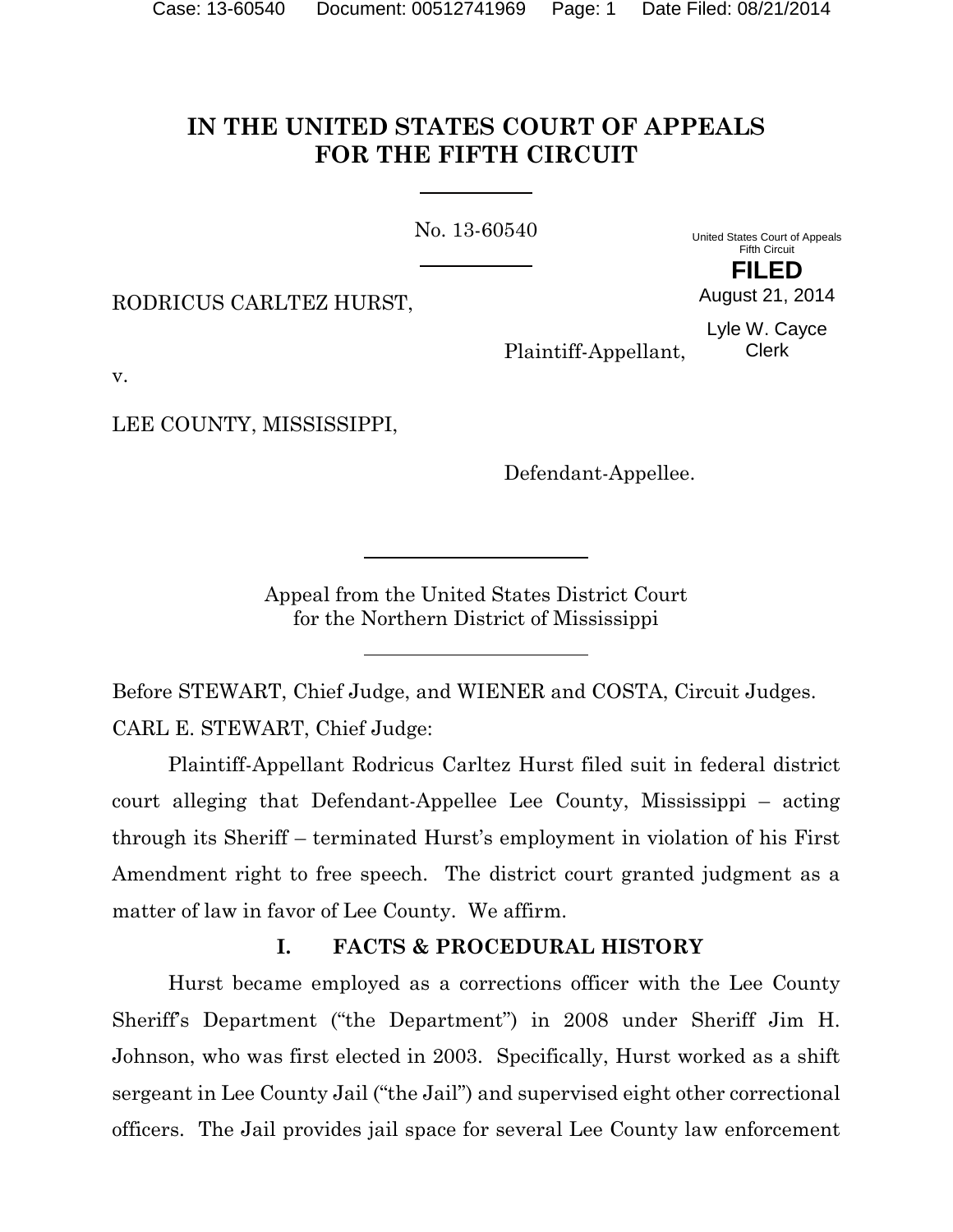agencies, including but not limited to the Tupelo, Mississippi Police Department. At the time, Sheriff Johnson's media relations policy, which was included in the Department's standard operating procedures, provided that only the Sheriff or his "designee" would be permitted to coordinate with the media with respect to crimes and investigations. Non-designees were permitted to reveal certain "public information" to the media which included the limited information entered on the Department's docket book and website. According to the record, Hurst had spoken with members of the media numerous times during the course of his employment with the Jail.

In 2012 on New Year's Day, Hurst arrived at the jail to begin his shift and learned that Chad Bumphis, a Mississippi State University football player, had been arrested the night before by the Tupelo Police Department. That day, numerous media representatives telephoned the Jail seeking information about Bumphis's arrest; Hurst fielded many of those calls. At one point during that day, Brad Locke, a sports writer for the *Northeast Mississippi Daily Journal* (*NMDJ*), travelled to the Jail and questioned Hurst about the incident that happened the night before involving Bumphis. Later that day, Locke published an article in the *NMDJ* in print and online about the arrest of Bumphis, attributing certain quotes in the articles to Hurst. One article quoted Hurst as saying that "[w]hen the fight broke out, they [*i.e.*, the Tupelo Police Department] started taking people to jail."

Sheriff Johnson read the articles and directed that Hurst be interviewed by Department personnel with regard to the statements. Hurst acknowledged that he had talked to the reporter and wrote out a statement which provided in part: "I told the reporter from what I had heard a group fight had broke out and somehow he [Bumphis] got cut on the neck." Upon reading Hurst's written statement, Sheriff Johnson fired Hurst for violating the Department's media relations policy.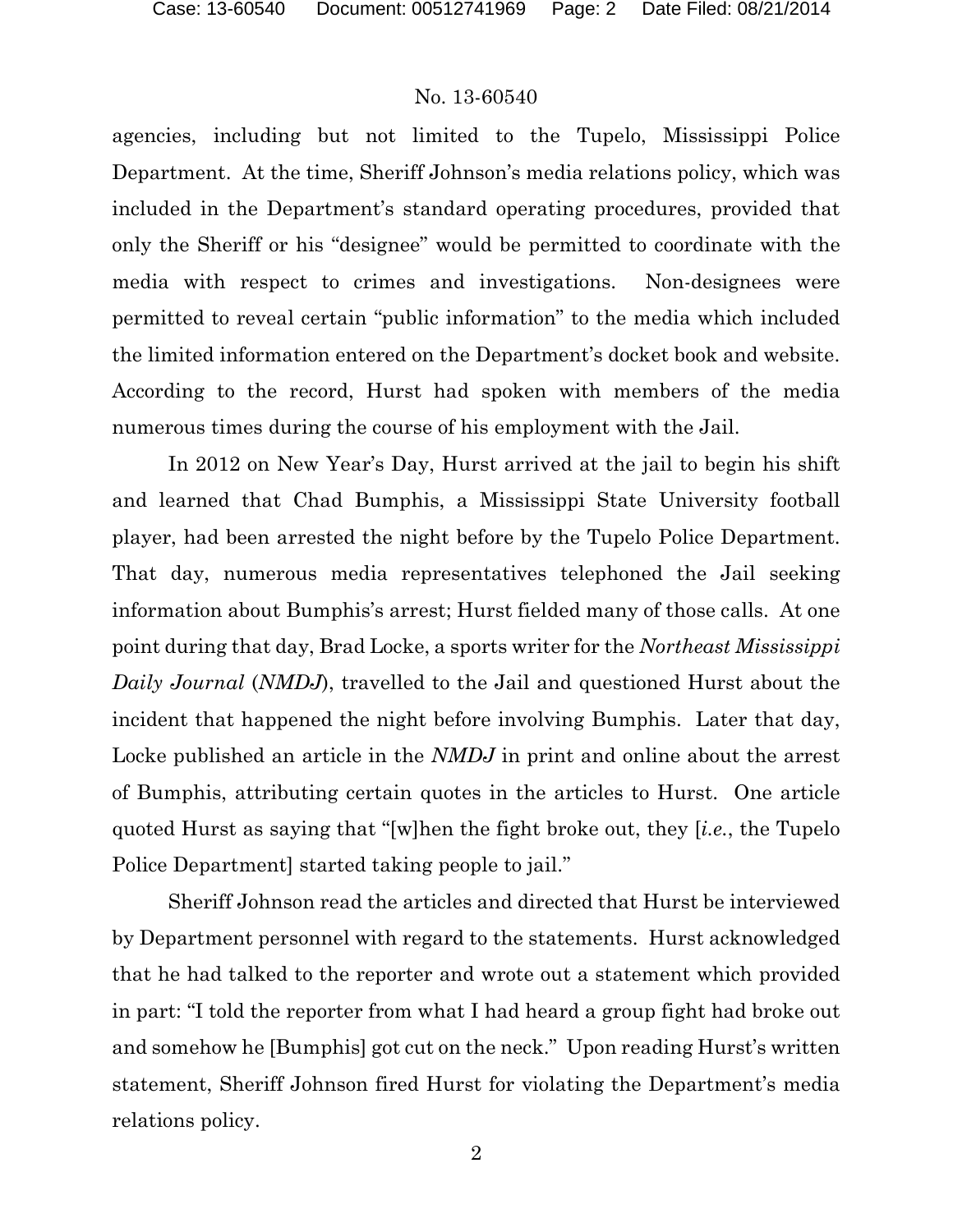l

#### No. 13-60540

Following his termination, Hurst applied for and was denied unemployment benefits by the Mississippi Department of Employment Security ("MDES").<sup>1</sup> The MDES determined that Hurst was discharged after wrongfully releasing information to the media without authorization from the Sheriff. Hurst appealed and an Administrative Law Judge ("ALJ") also held that Hurst had wrongfully released information to the media without authorization from the Sheriff in violation of the Department's media relations policy. Hurst then brought suit in the United States District Court. Lee County filed a motion for summary judgment on the grounds that the findings of the MDES and the ALJ should have a preclusive effect on the district court proceedings. The district court denied the motion in part and granted the motion in part and held that "[t]he MDES factual determination is entitled to preclusive deference; however, the facts established by the ALJ are not dispositive [of] the question of whether Lee County Sheriff's Department policy on communication with the media by employees is constitutionally valid under the First Amendment."

The case proceeded to jury trial and, at the close of Hurst's case in chief, Lee County filed a Rule 50 motion for judgment as a matter of law. FED. R. CIV. P. 50(a). Relying primarily on this court's holding in *Nixon v. City of Houston*, 511 F.3d 494 (5th Cir. 2007), the district court ruled from the bench and granted the motion in favor of Lee County. The court's ruling stated that: (1) Hurst spoke to the reporter as an employee of the Sheriff's Department as part of his official job duties; and (2) any part of the speech Hurst engaged in with Mr. Locke that would not be considered part of his official job duties –

<span id="page-2-0"></span><sup>1</sup> Also known as the Mississippi Employment Security Commission. *See* Miss. Code Ann. § 71-5-101.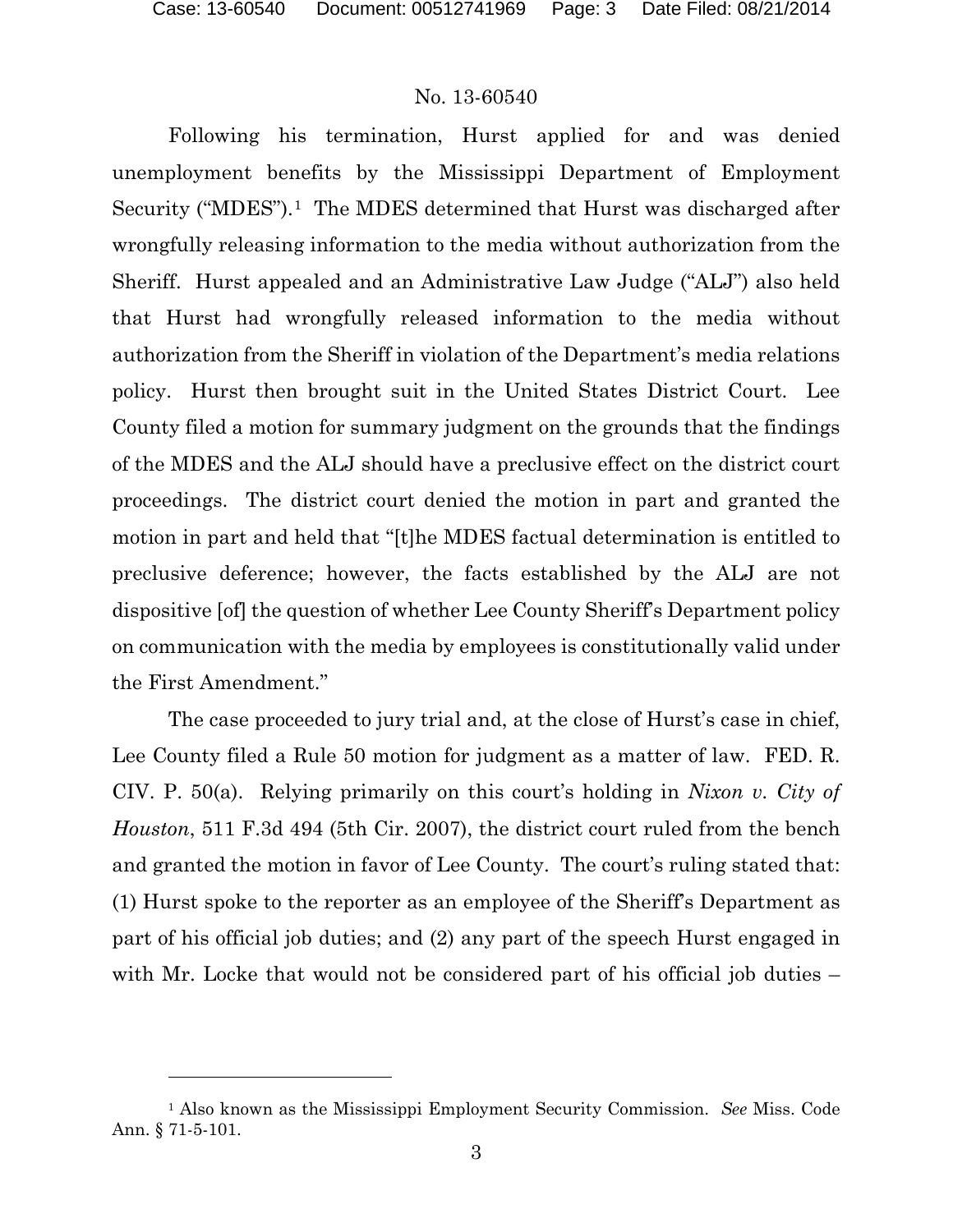therefore speech engaged in as a private citizen – was nevertheless unprotected because it was not of "public concern." Hurst appeals herein.

# **II. STANDARD OF REVIEW**

"We review the district court's grant of judgment as a matter of law de novo, applying the same legal standards as the district court." *Gonzalez v. Fresenius Med. Care N. Am.*, 689 F.3d 470, 474 (5th Cir. 2012). Judgment as a matter of law may be granted when "a party has been fully heard on an issue during a jury trial and the court finds that a reasonable jury would not have a legally sufficient evidentiary basis to find for the party on that issue." FED. R. CIV. P. 50(a)(1). In reviewing the district court's grant of judgment as a matter of law, we "consider all of the evidence in the light most favorable to the nonmovant, drawing all factual inferences in favor of the non-moving party, and leaving credibility determinations, the weighing of evidence, and the drawing of legitimate inferences from the facts to the jury." *Gonzalez*, 689 F.3d at 474-75.

## **III. DISCUSSION**

## *A. First Amendment Speech*

Hurst's first argument on appeal is that the district court erroneously granted Lee County's Rule 50 motion because Hurst's speech was not employee speech pursuant to his job duties and should have been considered citizen speech protected by the First Amendment. We disagree.

While government employees are not stripped of their First Amendment right to freedom of speech by virtue of their employment, this right is not without exception. *Pickering v. Bd. of Educ. of Tp. High Sch. Dist. 205, Will Cnty., Ill.*, 391 U.S. 563, 568 (1968). A four-pronged test is used to determine whether the speech of a public employee is entitled to constitutional protection from employer discipline. *See Juarez v. Aguilar*, 666 F.3d 325, 332 (5th Cir. 2011). A plaintiff must establish that: (1) he "suffered an adverse employment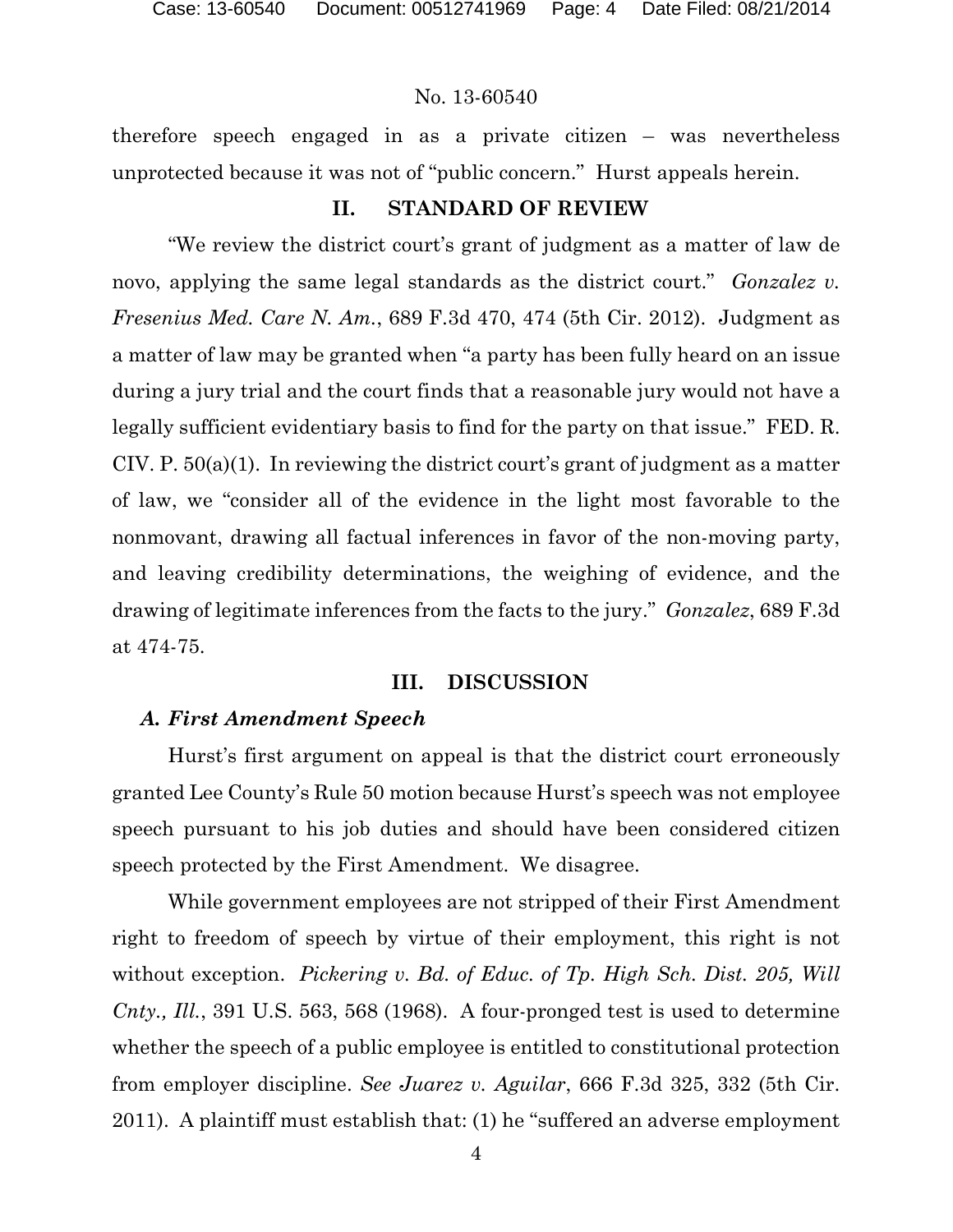decision"; (2) his "speech involved a matter of public concern"; (3) his interest in speaking outweighed the governmental defendant's "interest in promoting efficiency"; and (4) "the protected speech motivated the defendant's conduct." *Id*.

The Supreme Court noted in *Garcetti v. Ceballos* that, for an employee's speech to qualify for First Amendment protection, he must be speaking "as a citizen on a matter of public concern." 547 U.S. 410, 418 (2006). This court has characterized that requirement – that he be speaking as a citizen on a matter of public concern – as a "threshold layer" to the second prong of the retaliation test. *See Davis v. McKinney*, 518 F.3d 304, 312 (5th Cir. 2008). *Garcetti* further states that, "when public employees make statements pursuant to their official duties, the employees are not speaking as citizens for First Amendment purposes, and the Constitution does not insulate their communications from employer discipline." *Garcetti*, 547 U.S. at 421. In the past, we have acknowledged that *Garcetti* does "not explicate what it means to speak 'pursuant to' one's 'official duties.'" *Williams v. Dallas Indep. Sch. Dist.*, 480 F.3d 689, 692 (5th Cir. 2007) (quoting *Garcetti*, 547 U.S. at 424).

More recently, however, the Supreme Court expounded upon this issue in *Lane v. Franks*, 134 S. Ct. 2369, 2379 (2014). In *Lane*, the Court reasoned that "the mere fact that a citizen's speech concerns information acquired by virtue of his public employment does not transform that speech into employee—rather than citizen—speech. The critical question under *Garcetti* is whether the speech at issue is itself ordinarily within the scope of an employee's duties, not whether it merely concerns those duties." *Id*. The Court ultimately held in that case that the First Amendment "protects a public employee who provide[s] truthful sworn testimony, compelled by subpoena, outside the course of his ordinary job responsibilities." *Id*. at 2374-75.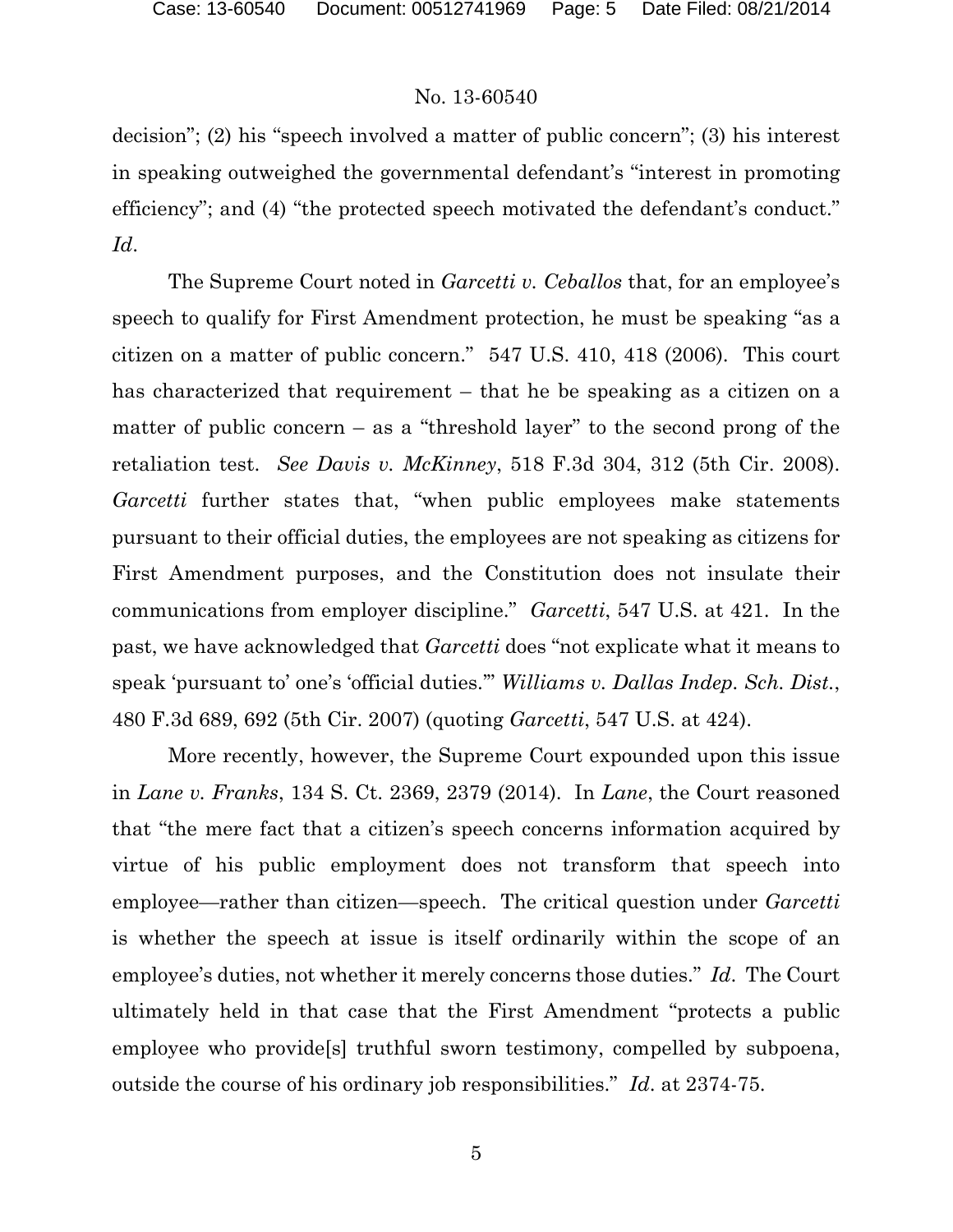$\overline{a}$ 

#### No. 13-60540

When a court determines that an employee is not speaking as an employee, but rather as a citizen on a matter of public concern, "the possibility of a First Amendment claim arises." *Garcetti*, 547 U.S. at 418. To then determine whether the employee's speech is entitled to First Amendment protection, the court proceeds to the *Pickering* balancing test, which inquires as to whether the interest of the government employer "in promoting the efficiency of the public services it performs through its employees" outweighs the employee's interests, as a citizen, "in commenting upon matters of public concern." *Pickering*, 391 U.S. at 568. In performing this balancing test, the court looks at "whether the statement impairs discipline by superiors or harmony among co-workers, has a detrimental impact on close working relationships for which personal loyalty and confidence are necessary, or impedes the performance of the speaker's duties or interferes with the regular operation of the enterprise." *Rankin v. McPherson*, 483 U.S. 378, 388 (1987).

Here, Hurst was an officer who, according to the Department's media relations policy, could have obtained authorization from his superiors to speak to the media about the event involving Bumphis that took place while Hurst was off duty the night before.<sup>2</sup> He chose, however, to make statements to the media without obtaining that authorization and was ultimately terminated for doing so. Hurst argues on appeal that his job duties were limited to supervising his subordinate officers and keeping the officers and inmates safe. However, Sheriff Johnson's media relations policy states that employees like Hurst were authorized to field calls from the media - such as the numerous

<span id="page-5-0"></span><sup>2</sup> We note herein that the fact that Hurst first learned of Bumphis's arrest upon arriving to begin his shift at the Jail is not dispositive of the question of whether his speech to the reporter about the arrest was employee speech. *See Lane v. Franks*, 134 S. Ct. 2369, 2379 (2014) (stating that "the mere fact that a citizen's speech concerns information acquired by virtue of his public employment does not transform that speech into employee—rather than citizen—speech.").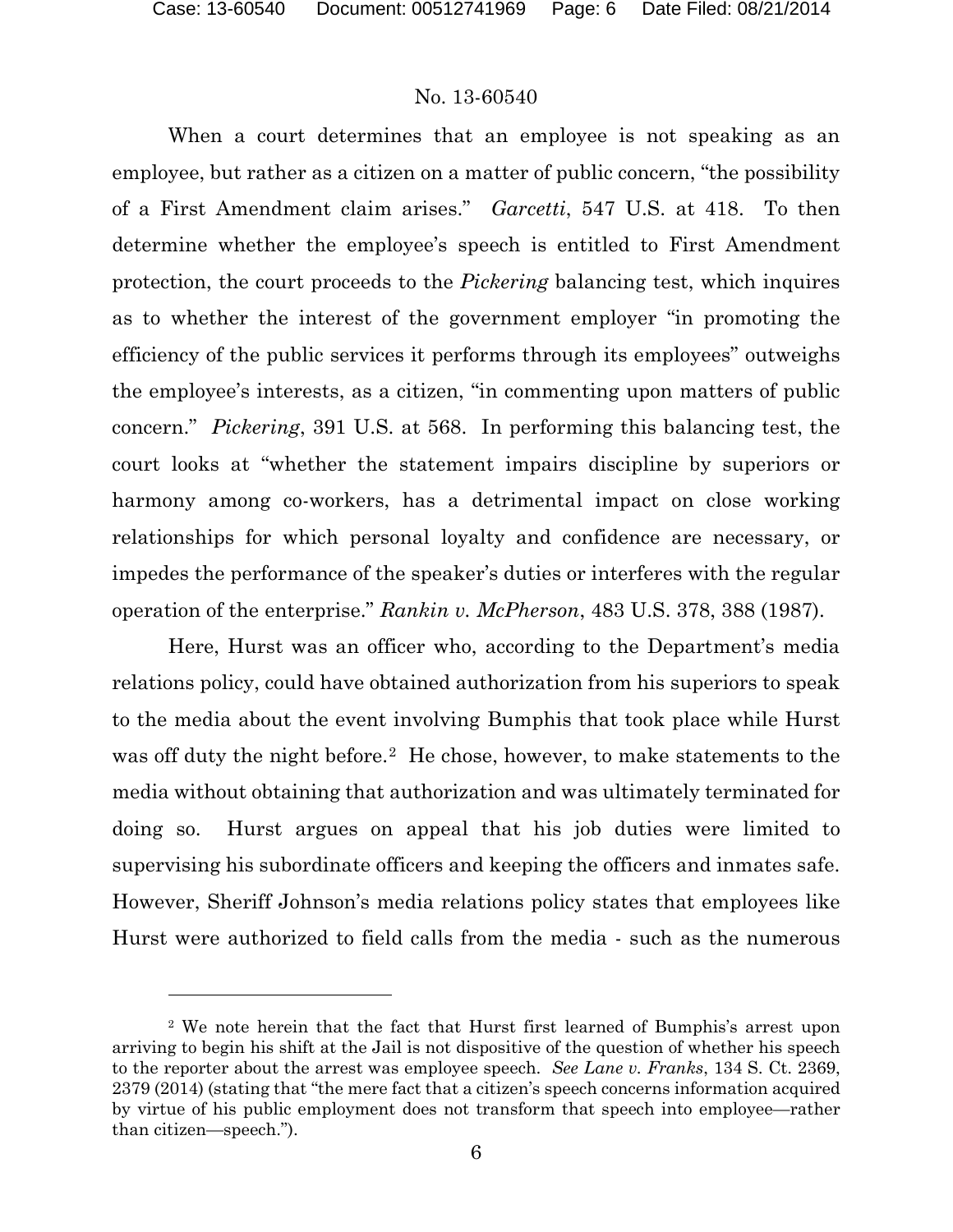calls Hurst fielded on January 1, 2012 - and to provide certain limited information when doing so. If Hurst was not authorized as a designee to speak on a specific issue about an arrest, he was permitted to provide certain publicly available information to the media such as the name of the arrestee, the charge, the amount of the arrestee's bond, and whether the Department had released the arrestee. Further, the Sheriff at his discretion could have authorized Hurst as his designee to make other statements to the media. Hurst did not obtain that authorization before making the statements at issue to the news reporter.

Accordingly, we hold that Hurst's statements to the news reporter, *i.e.*, the speech at issue, was "ordinarily within the scope of [Hurst's] duties" and did not "merely concern those duties." *Lane*, 134 S. Ct. at 2379.[3](#page-6-0) Thus, Hurst was not speaking as a citizen for First Amendment purposes, and consequently his communications were not constitutionally insulated from employer discipline. *Garcetti*, 547 U.S. at 421. Moreover, because we have held Hurst's speech to be ordinarily within the scope of his duties and therefore not citizen speech protected by the First Amendment, we do not reach the issue of whether Hurst's speech involved "a matter of public concern." *Garcetti*, 547 U.S. at 418; *Juarez*, 666 F.3d at 332.

#### *B. Duty to Investigate*

 $\overline{a}$ 

Hurst's second argument on appeal is that the Rule 50 motion was erroneously granted because the Sheriff violated his duty to conduct a reasonable investigation to determine whether Hurst had engaged in protected speech when speaking with the news reporter. *See Waters v. Churchill*, 511

<span id="page-6-0"></span><sup>3</sup> In another case involving a law enforcement official making an unauthorized comment to the media, we concluded that the statement was "not protected by the First Amendment because it was made pursuant to his official duties and during the course of performing his job." Nixon v. City of Houston, 511 F.3d 494, 498 (5th Cir. 2007).